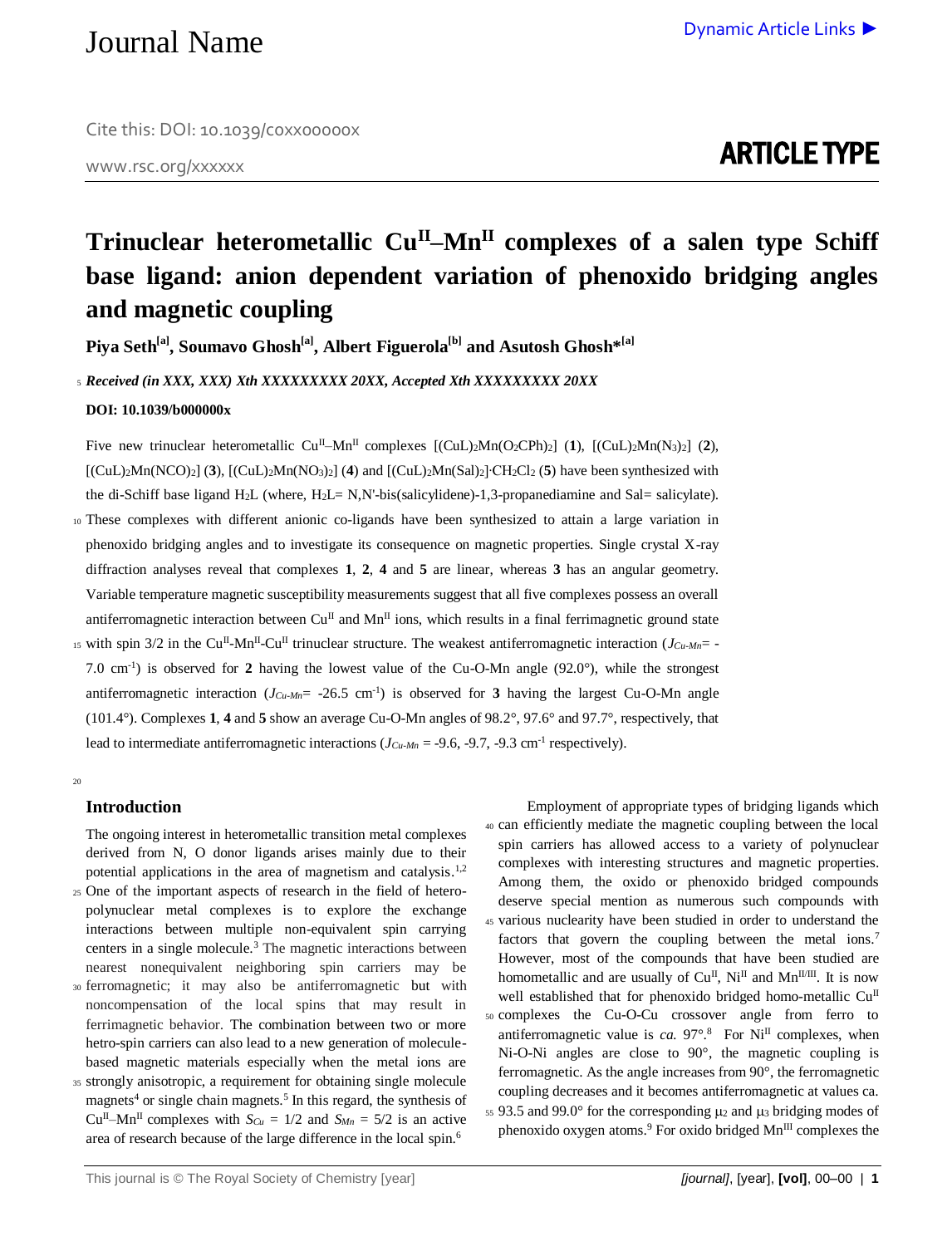ferro to antiferro crossover angle is reported to be much higher at  $120^{\circ}$ .<sup>7c</sup> However, for heterometallic complexes such correlations are rarely been made presumably due to the scarcity of the reported complexes. For example, if we focus on the double

- $_5$  phenoxido-bridged Cu<sup>II</sup>–Mn<sup>II</sup> complexes of salen type Schiff base ligand about fifteen examples are known.<sup>10</sup> Among these complexes ten are magnetically characterized and the average Cu-O-Mn angle varies from 95.6 to 103.7º in these complexes. All of them exhibit antiferromagnetic interactions with *JCu-Mn* in
- 10 the range  $-22.0 -41.6$  cm<sup>-1</sup>. In order to draw any meaningful magneto-structural correlation and to have an idea about the crossover angle, synthesis of more complexes especially with the lower bridging angle is needed.

Our recent approach for the synthesis of hetero metallic 15 complexes using [CuL] type metalloligands (where  $H_2L = N$ , N'bis(salicylidene)-1,3-propanediamine) reveals that di-, tri-, tetra nuclear phenoxido bridged complexes can easily be prepared.<sup>11</sup> Among them the triuclear complexes are of special interest because the geometry and bridging angle can potentially be

- <sup>20</sup> tailored by proper choice of anionic coligands. It has been found that when a carboxylate ion acts as bridge between the terminal and central metal ions in addition to the diphenoxido bridge, the trinuclear complexes are linear with phenoxido bridging angle in the range of 92.8-102.4°.<sup>12</sup> Whereas, when halide or pseudo
- <sup>25</sup> halide ions are present in the molecule, they may act as single atom bridge<sup>11b,13</sup> between terminal and central metal atoms or remain monodentate<sup>11b,14</sup> and the resulting trinuclear complexes may be linear or bent with the phenoxido bridging angles in the ranges of 90.5-92.4º and 96.0-105.1º respectively. Taking into
- <sup>30</sup> account of these structural features, we have designed and synthesized some Cu<sup>II</sup>–Mn<sup>II</sup> complexes by carefully selecting the anionic coligands so that a large variation of phenoxido bridging angles can be achieved.

We report here the synthesis, crystal structure and magnetic <sup>35</sup> properties of five new complexes [(CuL)2Mn(O2CPh)2] (**1**), [(CuL)2Mn(N3)2] (**2**), [(CuL)2Mn(NCO)2] (**3**), [(CuL)2Mn(NO3)2] (**4**) and [(CuL)2Mn(Sal)2]∙CH2Cl<sup>2</sup> (**5**) with the N2O<sup>2</sup> donor Schiff base ligand  $H_2L$  (where,  $H_2L = N$ , N'-bis(salicylidene)-1,3propanediamine) (Scheme 1). Among these five complexes, **2** <sup>40</sup> exhibits weakest antiferromagnetic interaction with the lowest

- Cu-O-Mn angle (92º) and **3** exhibits the strongest antiferromagnetic interaction with the highest Cu-O-Mn angle (101º). To the best of our knowledge, such a wide variation in phenoxido bridging angle in  $Cu<sup>H</sup>$ –Mn<sup>II</sup> complexes containing the
- <sup>45</sup> same phenoxido bridging ligand is unprecedented and the Cu-O-Mn bridging angle in **2** is the lowest among all the di-phenoxido bridged  $Cu<sup>II</sup>$ –Mn<sup>II</sup> complexes reported so far. We take this opportunity to draw a magneto-structural correlation for the diphenoxido bridged trinuclear  $Cu^{II}-Mn^{II}-Cu^{II}$  complexes.

50

### **Experimental Section**

**Starting materials**

Salicylaldehyde, 1,3-diaminopropane, manganese(II) nitrate tetra <sup>55</sup> hydrate, sodium azide, sodium cyanate, benzoic acid and salicylic acid were of AR grade and were used without further purification.

*Caution!* Azide and perchlorate salts are potentially explosive. Only small amounts should be used and handled with great care.

<sup>60</sup> **Synthesis of the Schiff-base ligand N,N'-bis(salicylidene)-1,3 propanediamine (H2L):** The di-Schiff base ligand, H2L, was synthesized in our laboratory by standard methods.<sup>15</sup> Salicylaldehyde (1.05 mL, 10 mM) was mixed with 1,3 propanediamine (0.42 mL, 5 mM) in methanol (20 mL). The <sup>65</sup> resulting mixture was refluxed for *ca.* 1.5 h and allowed to cool. The desired yellow crystalline solid ligand was filtered, washed with methanol, and dried in a vacuum desiccator that contained anhydrous CaCl<sub>2</sub>.

**Preperation of the 'metalloligand' [CuL]:** To a methanolic  $70$  solution (20 mL) of Cu(ClO<sub>4</sub>)<sub>2</sub>·6H<sub>2</sub>O (1.852 g, 5 mM) was added a methanolic solution of H2L (5 mmol, 10 mL) to prepare the 'metalloligand' [CuL] as reported earlier.<sup>16</sup>

**Synthesis of complexes [(CuL)2Mn(O2CPh)2] (1),**   $[ (CuL)<sub>2</sub>Mn(N<sub>3</sub>)<sub>2</sub> ]$  (2),  $[ (CuL)<sub>2</sub>Mn(NCO)<sub>2</sub> ]$  (3), <sup>75</sup> **[(CuL)2Mn(NO3)2] (4) and [(CuL)2Mn(Sal)2]∙CH2Cl<sup>2</sup> (5):**  Complxes **1** and **5** were synthesized following the same procedure. To a methanolic solution (10 mL) of [CuL] (0.686 g, 2 mM), a 1:10 H2O-MeOH (v/v, 10 mL) mixture of Mn(ClO4)2·6H2O (0.362 g, 1 mM) and corresponding carboxylic <sup>80</sup> acid i.e. benzoic acid (0.244 g, 2 mM) for **1**, salicylic acid ( 0.276 g, 2 mM) for **5** was added drop wise. The resulting mixture was stirred for *ca* 1 h at room temperature. It was filtered and the filtrate was kept in a beaker inside a desiccator. X-ray quality single-crystals of **1** appeared at the wall of the beaker on <sup>85</sup> evaporation of the solvent after 2-3 days. Microcrystalline compound of **5** obtained from the corresponding beaker, which was dissolved in dichloromethane. Layering it with n-hexane in a tube resulted in X-ray quality single crystals after 5-6 days.

Complexes **2** and **3** were obtained by mixing a methanolic <sup>90</sup> solution (10 mL) containing [CuL] (0.686 g, 2 mM) with an aqueous solution of  $Mn(CIO<sub>4</sub>)<sub>2</sub>·6H<sub>2</sub>O$  (0.362 g, 1 mM) and NaN<sub>3</sub> ( 0.130 g, 2 mM) for **2**, NaOCN ( 0.130 g, 2 mM) for **3**. In both cases a green precipitate appeared immediately. It was filtered and the filtrate was allowed to stand overnight in open <sup>95</sup> atmosphere. X-ray quality single-crystals appeared at the wall of the vessel on the following day. Complex **4** was obtained by stirring a methanolic solution of [CuL] (0.686 g, 2 mM) with  $Mn(NO<sub>3</sub>)<sub>2</sub>·4H<sub>2</sub>O$  (0.233 g, 1mM) in MeOH solvent for  $\sim$  1 h. The resulting solution was filtered and the filtrate was kept in a <sup>100</sup> beaker, covered with parafilm for slow evaporation of solvent at room temperature. X-ray quality single crystals obtained at the wall of the beaker after 2 days.

Complex **1**: Yield: 0.740 g (75%). C48H42N4O8Cu2Mn (984): calcd. C, 58.54; H, 4.39; N, 5.76; found C, 58.49; H, 4.28; N, 105 5.61. IR (KBr pellet, cm<sup>-1</sup>) 1629 v(C=N), 1599 v<sub>as</sub>(COO), 1553 νs(COO).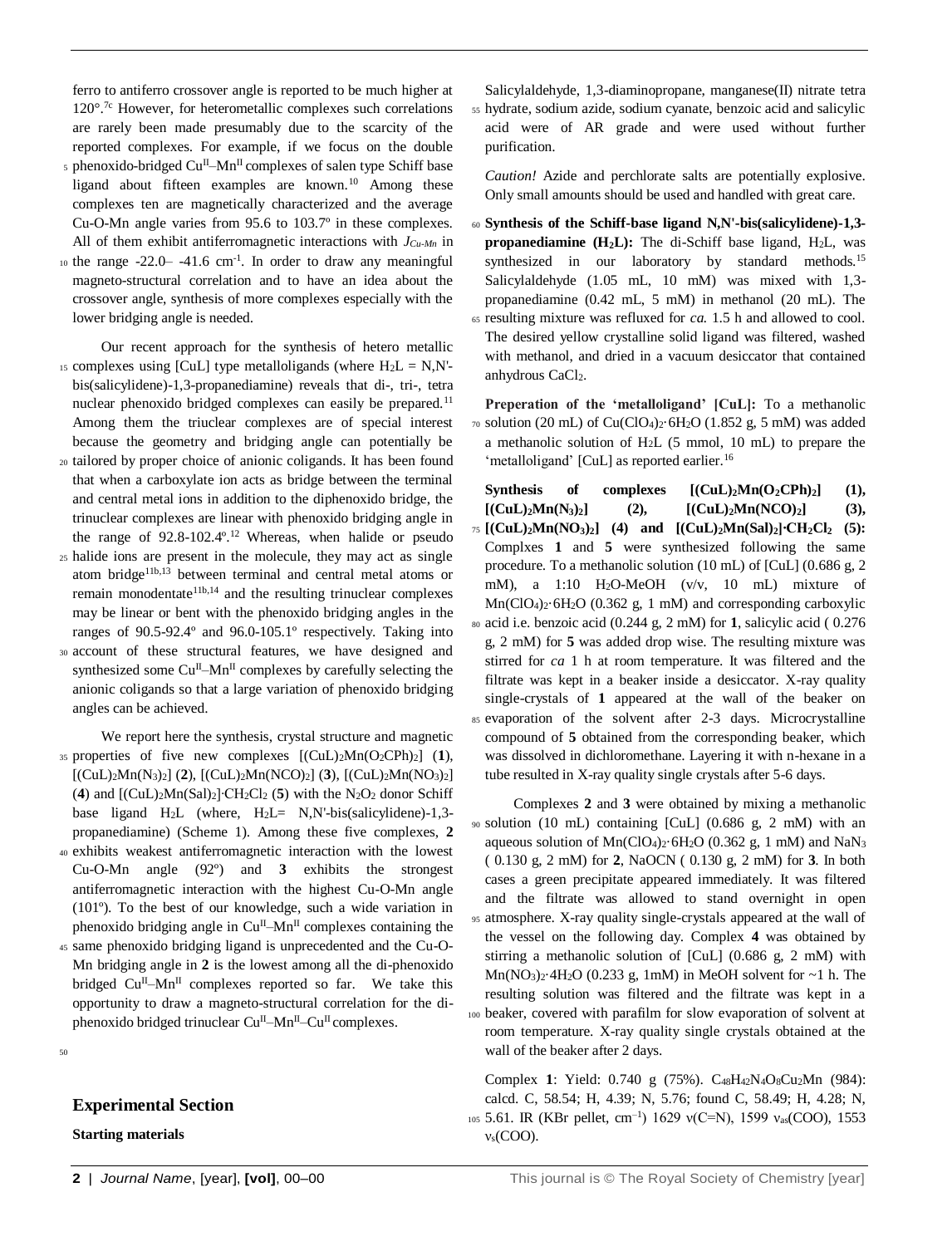Complex **2**: Yield: 0.595 g (72%). C34H32N10O4Cu2Mn (826): calcd. C, 49.34; H, 3.85; N, 16.98; found C, 49.45; H, 3.91; N, 16.88. IR (KBr pellet, cm<sup>-1</sup>) 1613 v(C=N), 2048 v(N<sub>3</sub>).

Complex **3**: Yield: 0.627 g (76%). C36H32N6O6Cu2Mn (826): <sup>5</sup> calcd. C, 52.39; H, 3.78; N, 10.27; found C, 52.27; H, 3.92; N, 10.11. IR (KBr pellet, cm<sup>-1</sup>) 1613 v(C=N), 2185 v(OCN).

Complex 4: Yield: 0.590 g (68%). C<sub>34</sub>H<sub>32</sub>N<sub>6</sub>O<sub>10</sub>Cu<sub>2</sub>Mn (866): calcd. C, 47.04; H, 3.65; N, 9.78; found C, 47.19; H, 3.74; N, 9.63. IR (KBr pellet, cm<sup>-1</sup>) 1621 v(C=N), 1293 v(NO<sub>3</sub>).

<sup>10</sup> Complex **5**: Yield: 0.770 g (65%). C50H46N4O10Cl4Cu2Mn (1186): calcd. C, 50.68; H, 3.97; N, 4.60; found C, 50.55; H, 3.90; N, 4.75. IR (KBr pellet, cm–1 ) 1625 ν(C=N), 1462 ν(COO), 3433 ν(OH).

### **Physical measurements**

- <sup>15</sup> Elemental analyses (C, H, and N) were performed with a Perkin– Elmer 240C elemental analyzer. IR spectra in KBr (4000–500 cm–1 ) were recorded with a Perkin–Elmer RXI FTIR spectrophotometer. Temperature-dependent molar susceptibility measurements of powdered samples of **1-5** were carried out at the
- <sup>20</sup> ''Servei de Magnetoquimica (Universitat de Barcelona)'' in a Quantum Design SQUID MPMSXL susceptometer with an applied field of 3000 and 198 G in the temperature ranges 2–300 and 2–30 K, respectively.

### **Crystal data collection and refinement**

- <sup>25</sup> Suitable single crystals of compounds **1-5** were mounted on a Bruker-AXS SMART APEX II diffractometer equipped with a graphite monochromator and Mo-K<sub>α</sub> ( $\lambda = 0.71073$  Å) radiation. The crystals were positioned at 60 mm from the CCD. 360 frames were measured with a counting time of 10 s. The structures were
- <sup>30</sup> solved using Patterson method by using the SHELXS97. Subsequent difference Fourier synthesis and least-square refinement revealed the positions of the remaining non-hydrogen atoms that were refined with independent anisotropic displacement parameters. Hydrogen atoms were placed in
- <sup>35</sup> idealized positions and their displacement parameters were fixed to be 1.2 times larger than those of the attached non-hydrogen atom. Absorption corrections were carried out using the SADABS program.<sup>17</sup> All calculations were carried out using SHELXS 97,<sup>18</sup> SHELXL 97,<sup>19</sup> PLATON 99,<sup>20</sup> ORTEP-32<sup>21</sup> and
- 40 WinGX system Ver-1.64.<sup>22</sup> Data collection, structure refinement parameters and crystallographic data for the five complexes are given in Table 1.

### **Results and Discussion**

### <sup>45</sup> **Syntheses and IR spectra of the complexes**

Five new heterometallic complexes containing  $Cu^{II}$  and  $Mn^{II}$  have been prepared with the symmetrical tetradentate Schiff base ligand H2L (where, H2L= N,N'-bis(salicylidene)-1,3 propanediamine). For this purpose, we have first prepared the 50 'metalloligand' [CuL] by a reported procedure.<sup>16</sup> When [CuL]

was made to react with  $Mn(C1O<sub>4</sub>)<sub>2</sub>·6H<sub>2</sub>O$  in presence of different carboxylic acids (*viz.* benzoic acid, salicylic acid) the linear trinuclear diphenoxido and carboxylato bridged complexes [MnCu2L2(O2CPh)2] (**1**), [MnCu2L2(Sal)2]∙CH2Cl<sup>2</sup> (**5**) resulted. <sup>55</sup> Similar reaction with sodium salts of pseudo halides (*viz.* NaN3, NaOCN) in H2O-MeOH solvent produced a linear double phenoxido and  $\mu_{1,1}$  azido bridged complex  $[MnCu<sub>2</sub>La(N<sub>3</sub>)<sub>2</sub>]$  (2) and an angular trinuclear complex [MnCu2L2(NCO)2] (**3**) containing terminally coordinated isocyanate. Another reaction of <sup>60</sup> [CuL] with Mn(NO3)2·4H2O in MeOH solvent resulted in a diphenoxido and nitrato bridged linear complex [MnCu2L2(NO3)2] (**4**) which is structurally similar to **1** and **5**.

Besides elemental analysis, all the complexes were initially characterized by IR spectra. The precursor 'metalloligand' [CuL] <sup>65</sup> is neutral and obviously there is no counter anion. All five synthesized hetero-nuclear complexes contain anions e.g. benzoate, azide, cyanate, nitrate and salicylate in **1-5** respectively. These anions show their characteristic absorption in IR spectra. For 1 there are two sharp peaks at 1599 and 1553 cm<sup>-1</sup> due to <sup>70</sup> asymmetric and symmetric stretching of benzoate. Similarly, the appearance of a strong and sharp peak at 2048 cm<sup>-1</sup> is for  $N_3$ <sup>-</sup> in **2**, at 2185 cm<sup>-1</sup> is for NCO<sup>-</sup> in **3**, at 1293 cm<sup>-1</sup> is for NO<sub>3</sub><sup>-</sup> in **4** and a broad band at 1462 cm-1 is for salicylate in **5**. All five complexes exhibit a sharp peak due to the azomethine  $(C=N)$  $75$  group of the Schiff base in the range 1613-1629 cm<sup>-1</sup>. The rest of the spectral patterns and band positions of the complexes **1-5** and the precursor, [CuL], is very similar.



**Scheme 1:** Formation of complexes **1-5**.

80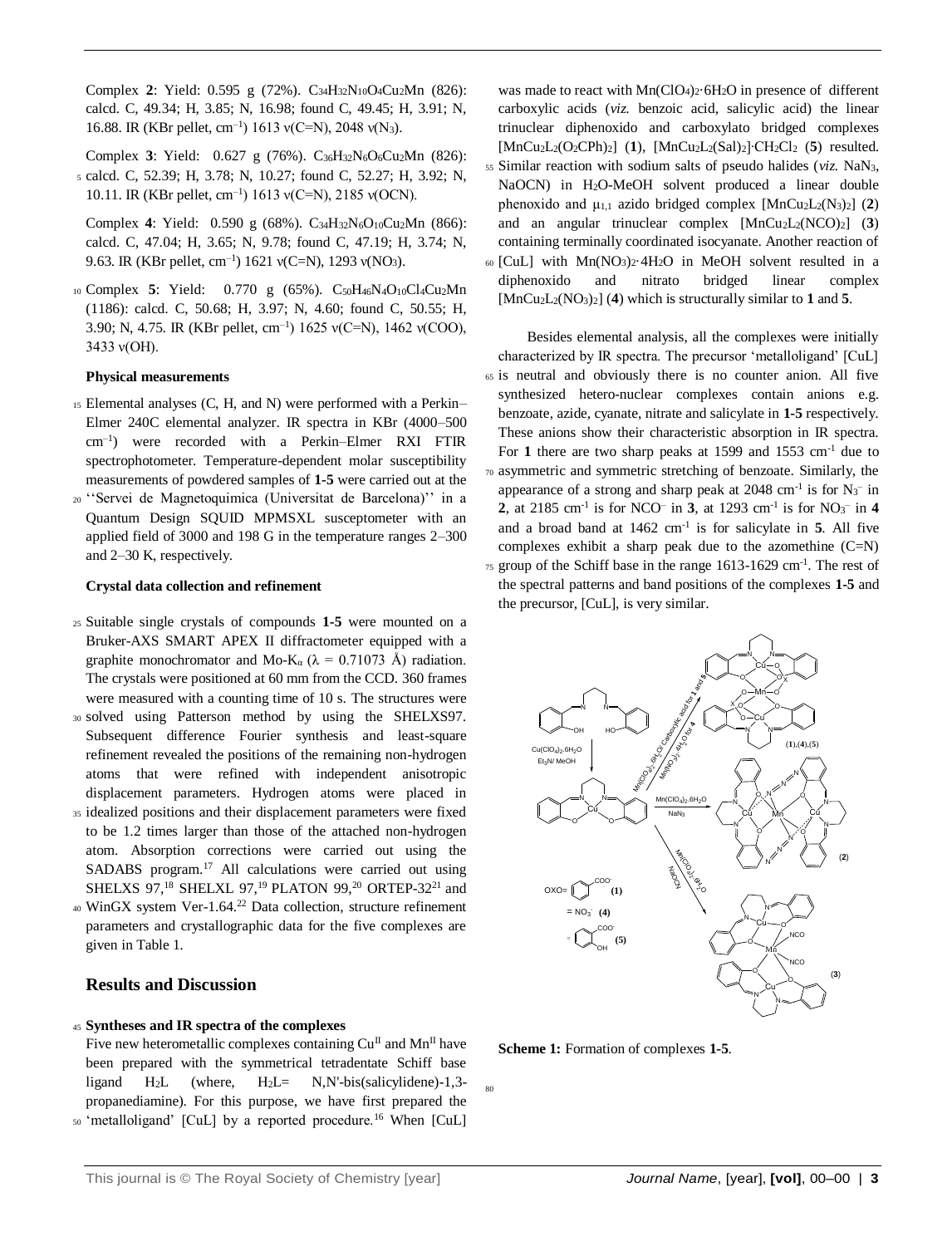Cite this: DOI: 10.1039/c0xx00000x

www.rsc.org/xxxxxx

# ARTICLE TYPE

| Table 1 Crystal data and structure refinement parameters for complexes 1-5. |
|-----------------------------------------------------------------------------|
|                                                                             |

|                                 | 1                                                                                | $\overline{2}$   | 3                                                                                | 4                | 5                                                                                                 |
|---------------------------------|----------------------------------------------------------------------------------|------------------|----------------------------------------------------------------------------------|------------------|---------------------------------------------------------------------------------------------------|
| Formula                         | C <sub>48</sub> H <sub>42</sub> N <sub>4</sub> O <sub>8</sub> Cu <sub>2</sub> Mn | C34H32N10O4Cu2Mn | C <sub>36</sub> H <sub>32</sub> N <sub>6</sub> O <sub>6</sub> Cu <sub>2</sub> Mn | C34H32N6O10Cu2Mn | C <sub>50</sub> H <sub>46</sub> N <sub>4</sub> O <sub>10</sub> Cl <sub>4</sub> Cu <sub>2</sub> Mn |
| Formula weight                  | 984.90                                                                           | 826.74           | 826.72                                                                           | 866.70           | 1186.75                                                                                           |
| Space group                     | Pna21                                                                            | P21/c            | $P-1$                                                                            | P21/c            | Phca                                                                                              |
| Crystal system                  | Orthorhombic                                                                     | Monoclinic       | Triclinic                                                                        | Monoclinic       | Orthorhombic                                                                                      |
| $a/\AA$                         | 24.025(3)                                                                        | 9.453(5)         | 10.077(5)                                                                        | 9.140(5)         | 10.532(5)                                                                                         |
| $b/\AA$                         | 9.4782(1)                                                                        | 11.210(5)        | 11.887(5)                                                                        | 11.616(5)        | 17.981(5)                                                                                         |
| $c/\AA$                         | 18.775(2)                                                                        | 15.890(5)        | 13.944(5)                                                                        | 16.367(5)        | 26.275(5)                                                                                         |
| $\alpha$ /deg                   |                                                                                  |                  | 92.246(5)                                                                        |                  |                                                                                                   |
| $\beta$ /deg                    |                                                                                  | 101.832(5)       | 100.840(5)                                                                       | 100.173(5)       |                                                                                                   |
| $\gamma$ /deg                   |                                                                                  |                  | 91.095(5)                                                                        |                  |                                                                                                   |
| $V/\AA$ <sup>3</sup>            | 4275.3(9)                                                                        | 1648.1(1)        | 1638.6(1)                                                                        | 1710.4(1)        | 4976(3)                                                                                           |
| $\mathbf Z$                     | 4                                                                                | $\overline{c}$   | $\overline{2}$                                                                   | $\mathfrak{2}$   | 4                                                                                                 |
| Cal.<br>Density<br>$gcm-3$      | 1.530                                                                            | 1.666            | 1.676                                                                            | 1.683            | 1.584                                                                                             |
| $(\mu)$ mm <sup>-1</sup>        | 1.338                                                                            | 1.713            | 1.724                                                                            | 1.664            | 1.375                                                                                             |
| R(int)                          | 0.029                                                                            | 0.049            | 0.030                                                                            | 0.077            | 0.093                                                                                             |
| No. of unique<br>data           | 8116                                                                             | 8171             | 5786                                                                             | 2831             | 4340                                                                                              |
| Data with $I >$<br>$2\sigma(I)$ | 7326                                                                             | 5264             | 4378                                                                             | 2086             | 2751                                                                                              |
| R1 on $I>2\sigma(I)$            | 0.0299                                                                           | 0.0419           | 0.0406                                                                           | 0.0511           | 0.0596                                                                                            |
| wR2 on $[>2\sigma(I)$           | 0.0737                                                                           | 0.1138           | 0.1101                                                                           | 0.1402           | 0.1735                                                                                            |
| Goof Value                      | 1.036                                                                            | 1.034            | 1.050                                                                            | 0.996            | 1.018                                                                                             |

### **Description of structures**

The molecular structure of complex **1** consists of a discrete 5 trinuclear complex of formula  $[(CuL)<sub>2</sub>Mn(O<sub>2</sub>CPh)<sub>2</sub>]$  where the two terminal  $Cu<sup>H</sup>$  and a central  $Mn<sup>H</sup>$  are in a linear disposition (Fig. 1). The six-coordinated manganese is in a distorted octahedral environment and is bonded to four oxygens from the two metalloligands [CuL], at distances ranging between  $_{10}$  2.173(2)–2.213(2) Å, forming the basal plane of the Mn<sup>II</sup>. The

trans axial positions are occupied by the oxygen atoms O(6) and O(7) of the *syn-syn* bridging benzoate (1*κO*:2*κO'*) at distances of 2.160(2) and 2.172(2) Å respectively. (see ST 1 in supporting information) The deviation of trans angles <sup>15</sup> [176.71(8)−179.58(9)°] and cis angles [71.69(8)−91.42(8)°] indicate slight distortions from ideal octahedral geometry around  $Mn(II)$ . The two terminal  $Cu<sup>II</sup>$  atoms are penta-coordinated with a geometry closest to the square pyramid. Each of them bonded to the four donor atoms of ligand L with  $Cu(1)-O$  distances at

20 1.962(2)–1.970(2) Å, Cu(1)–N distances at 1.984(3)–1.997(3) Å

and Cu(2)–O distances at  $1.954(2)$ – $1.965(2)$  Å, Cu(2)–N distances at  $1.978(4)$ –1.992(3) Å in the equatorial plane. One of the axial positions is occupied by bridging oxygen atom of the *syn-syn* benzoate with  $Cu(1) - O(5)$  2.173(3) and  $Cu(2) - O(8)$  $25$  2.194(3) Å. The four donor atoms in the equatorial plane show r.m.s. deviation of 0.002 and 0.008 Å for Cu(1) and Cu(2)

respectively with the copper atoms  $(0.192(4), 0.165(4))$  Å from the plane towards the carboxylato oxygen O(5) and O(8)  $30$  respectively. The two planes intersect at 3.41°. The two Cu $\cdots$ Mn distances are  $3.142(7)$  and  $3.145(7)$  Å. Addison parameters for Cu atoms are 0.004 and 0.018 for Cu(1) respectively indicating very slight distortion towards trigonal bipyramid geometry. No significant hydrogen bonding is present in this structure.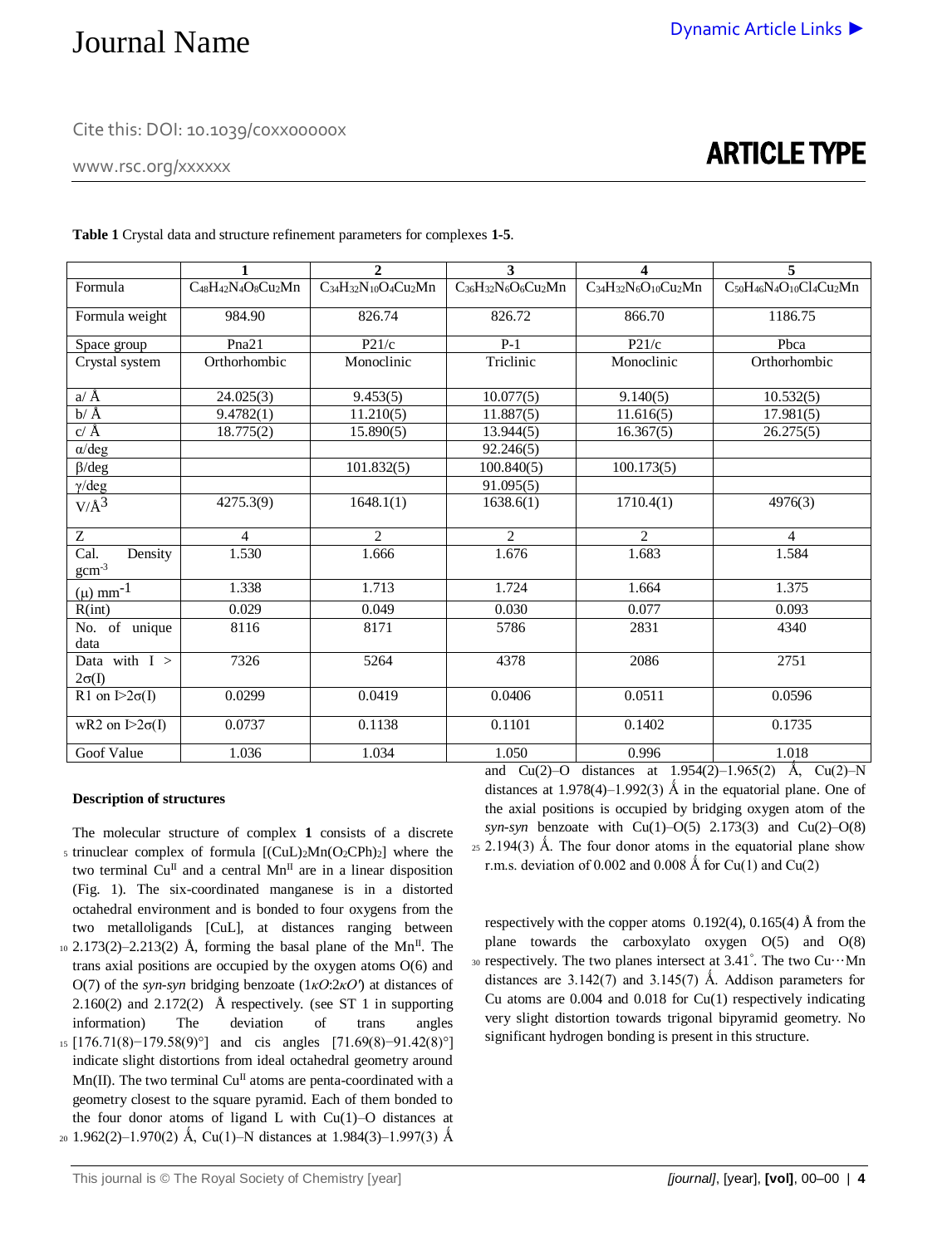

**Fig. 1** ORTEP-3 view of the asymmetric unit of **1** with ellipsoids at 20% probability.

Complex 2  $[(\text{CuL})_2\text{Mn}(N_3)_2]$  crystallizes in a centros symmetric space group where the two terminal  $Cu<sup>H</sup>$  and a central  $Mn^{II}$  are in a linear disposition. (Fig. 2) The six-coordinated manganese is in a distorted octahedral environment and is bonded to four oxygens from the two ligands L, at distances 2.172(2) and 2.200(2) Å, which form the basal plane of the Mn<sup>II</sup>. (see ST 2 in <sup>10</sup> supporting information) The two trans axial positions are occupied by the bridging nitrogen atom N(3) of the azide at distance of 2.194(2) Å. Due to the presence of centre of inversion, all the *trans* angles are ideal (180°), but the *cis* angles [71.19(4)−96.63(5)°] deviate considerably from the ideal value

- 15 (90°). The two terminal Cu<sup>II</sup> atoms are penta-coordinated with a geometry closest to the square pyramid. Each of them bonded to the four donor atoms of ligand L with Cu–O distances 1.935(2) and 1.947(2) Å, Cu–N distances 1.943(2) and 1.973(2) Å. The azide ion bridges the copper atom to an axial position at a
- 20 distance  $Cu(1)-N(1)^{a}$  2.649(2) Å to complete the square pyramidal geometry. The r.m.s. deviation of the four equatorially coordinating atoms from their respective mean plane is 0.253 Å. The metal atom is  $0.051(2)$  Å from this plane towards the axially coordinating nitrogen atom  $N(1)$ . The Mn···Cu distance is
- $25$  2.973(2) Å, and the Addison parameter is 0.092 which is slightly higher than that in **1**. The hydrogen atom H(8) from salicylaldehyde moiety forms a donor intermolecular hydrogen bond with azido nitrogen  $N(3)$   $(1-x,-y,1-z)$  with dimensions C(11) $\cdots$ N(3) 3.43(3) Å, C(11)–H(8) $\cdots$ N(3) 163.1(2)<sup>o</sup> and
- $30 \text{ H}(8) \cdots \text{N}(3)$  2.47 Å to result in a 1D chain along the crystallographic *a* axis. (Fig. 3)



**Fig. 2** ORTEP-3 view of the asymmetric unit of **2** with ellipsoids at 30% probability.



**Fig. 3** Hydrogen bonded 1D chain in **2**.

The X-ray crystal structure determination reveals that complex  $3$  consists of a trinuclear unit  $[(CuL)<sub>2</sub>Mn (NCO)<sub>2</sub>]$  as shown in Fig. 4 together with the atomic numbering scheme in <sup>40</sup> the coordination spheres. Selected bond lengths and bond angles are summarized in ST 3 (supporting information). The structure contains a six-coordinate manganese in a distorted octahedral environment together with two four-coordinate square planar copper atoms with equivalent geometries. The manganese atom is <sup>45</sup> bonded to four oxygens from the two metalloligands [CuL], at distances of 2.276(3), 2.268(3), 2.345(3), 2.227(3) Å which is somewhat longer than those in **1** and **2** but is very similar to those in the previously reported angular trinuclear structures.10a The two oxygen atoms from one ligand bridge one copper and the two <sup>50</sup> oxygen atoms from the other ligand to the second copper. In addition the manganese atom is bonded to two mutually cis nitrogen atoms of terminal cyanate co-ligands at distances 2.092(4), 2.107(4) Å. Both the cis [64.54(9)−103.93(1)°] and trans [153.68(1)−160.50(8)°] angles indicate significant  $55$  distortions from ideal octahedral geometry around Mn<sup>II</sup>. The two copper atoms are each bonded to the four donor atoms of ligand L with  $Cu(1)$  bonded to oxygen atoms at 1.921(2), 1.938(3) Å and nitrogen atoms at 1.957(3), 1.980(3) Å and Cu(2) to oxygen atoms at 1.914(3), 1.925(2) Å and nitrogen atoms at <sup>60</sup> 1.955(3), 1.959(4) Å. By using  $\tau_4$  index<sup>23</sup> distortion between perfect tetrahedron ( $\tau$ <sub>4</sub>=1) and perfect square planar ( $\tau$ <sub>4</sub>=0) can be calculated with the formula:  $\tau_4 = [360^\circ - (\alpha + \beta)]/141^\circ$ , with  $\alpha$  and β (in °) being the two largest angles around the central metal in the complex.  $\tau_4$  value for Cu(1) and Cu(2) are 0.153 and 0.185 <sup>65</sup> respectively, confirming slightly distorted square planar geometry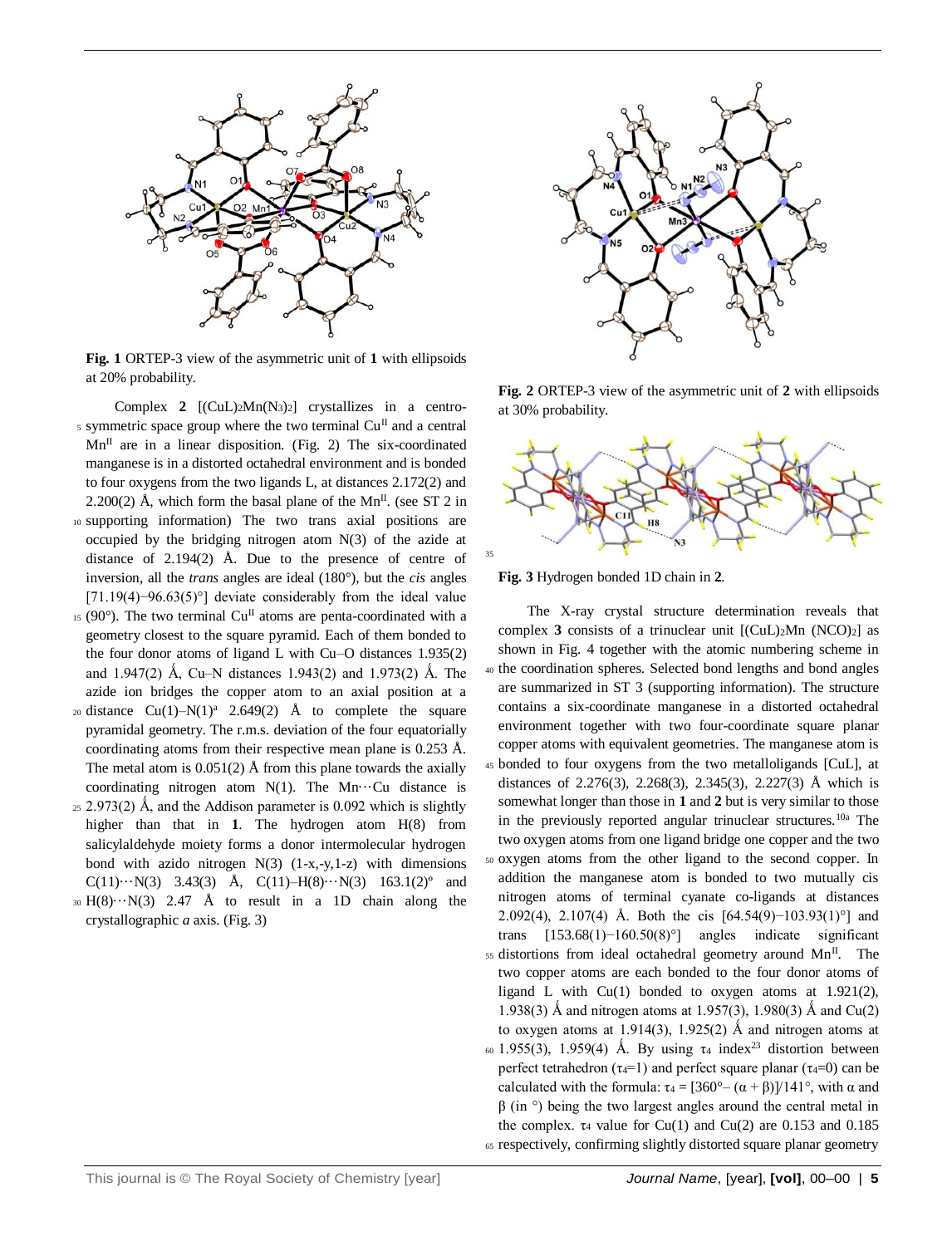around them. The donor atoms in the equatorial planes show r.m.s deviations of 0.089 and 0.175 Å for Cu(1) and Cu(2) respectively. The two planes intersect at 19.36° . The two Mn···Cu distances are  $3.258(2)$ ,  $3.261(2)$  Å respectively.



**Fig. 4** ORTEP-3 view of the asymmetric unit of **3** with ellipsoids at 30% probability.

5

Each of the isocyanato oxygen (O5, O6) participates in intermolecular hydrogen bonding with the hydrogen atoms (H1, <sup>10</sup> H4, H22B) of ligand moiety with dimensions in the range C···O 3.332(8)-3.399(6)Å, C-H $\cdots$ O 140.0(3)- 150.0(3)<sup>o</sup> and H $\cdots$ O  $2.54 - 2.55$  Å. (Fig. 5)



Figure 5. Hydrogen bonded polymeric structure in **3**.

- <sup>15</sup> Complex **4** [(CuL)2Mn(NO3)2] and **5** [(CuL)2Mn(Sal)2]∙CH2Cl<sup>2</sup> crystallizes in centro-symmetric space group. (Ortep view of the structures are shown in Fig. 6 and 7 respectively) Selected bond lengths and bond angles are summarized in ST 4 (Supporting information). The connectivity of both of them is similar as in **1**
- <sup>20</sup> but the dimensions in the metal coordination spheres differ to some extent. In **4,** the Mn–O distances to the bridging oxygen atoms of the ligands are considerably shorter [2.137(3)–2.142(3) Å] than those in  $1$  [2.173(2)-2.213(2) Å], whereas the distance to *syn-syn* bridging nitrato oxygen (1*κO*:2*κO'*) is slightly longer at
- <sup>25</sup> 2.241(4) Å. In **5**, Mn–O distances in the basal plane ranges 2.161(4)- 2.193(3) Å, and the one of the trans axial positions is occupied by O(4) of the *syn-syn* bridging salicylato oxygen  $(1\kappa O:2\kappa O')$  at a distance of 2.149(4) Å. Due to the presence of the centre of inversion, all the trans angles are ideal (180°) in both

<sup>30</sup> the structures but the cis angles [73.71(1)−94.18(1)° for **4**, 72.50(1)−91.01(1)° for **5**] deviate slightly from the ideal value  $(90^\circ)$ .



**Fig. 6** ORTEP-3 view of the asymmetric unit of **4** with ellipsoids <sup>35</sup> at 20% probability.

The two equivalent terminal  $Cu<sup>H</sup>$  atoms labeled Cu(1) and Cu( $1^a$ ) are related through the symmetry operation ( $a = 2-x, -y, 2-z$ for **4** and -x,-y,-z for **5**). The bond lengths around the copper atoms are similar to those found in 1, with Cu–O distances in the <sup>40</sup> basal plane ranging 1.943(3)1.950(3) Å in **4** and  $1.958(4)$ – $1.964(3)$  Å in 5, whereas Cu–N distances in the range 1.958(5)–1.966(4) Å in **4** and 1.972(5)–1.994(5) Å in **5**. By contrast, the distance to the oxygen atom of bridging nitrate is considerably longer  $\lbrack Cu(1)-O(3)= 2.410(4) \text{ Å} \rbrack$  in **4** and that of <sup>45</sup> bridging salicylate is slightly longer [2.246(5) Å] in **5,** compared to **1** [2.173(3), 2.194 Å]. The mean deviation of four donor atoms in the equatorial plane from their respective mean plane is 0.182  $\AA$  in **4** and 0.065  $\AA$  in **5**. The deviation of Cu atom from this plane towards the axially coordinating oxygen  $O(3)$  is 0.085(5) Å  $50 \text{ in } 4$  and  $0.144(1)$  Å in **5**. The two Cu $\cdots$ Mn distances are 3.076(2), 3.118(2) Ǻ in **4** and **5** respectively. Addison parameter is 0.129 and 0.089 for **4** and **5** respectively which are comparable to **2** but are slightly higher than **1**.



<sup>55</sup> **Fig. 7** ORTEP-3 view of the asymmetric unit of **5** with ellipsoids at 20% probability.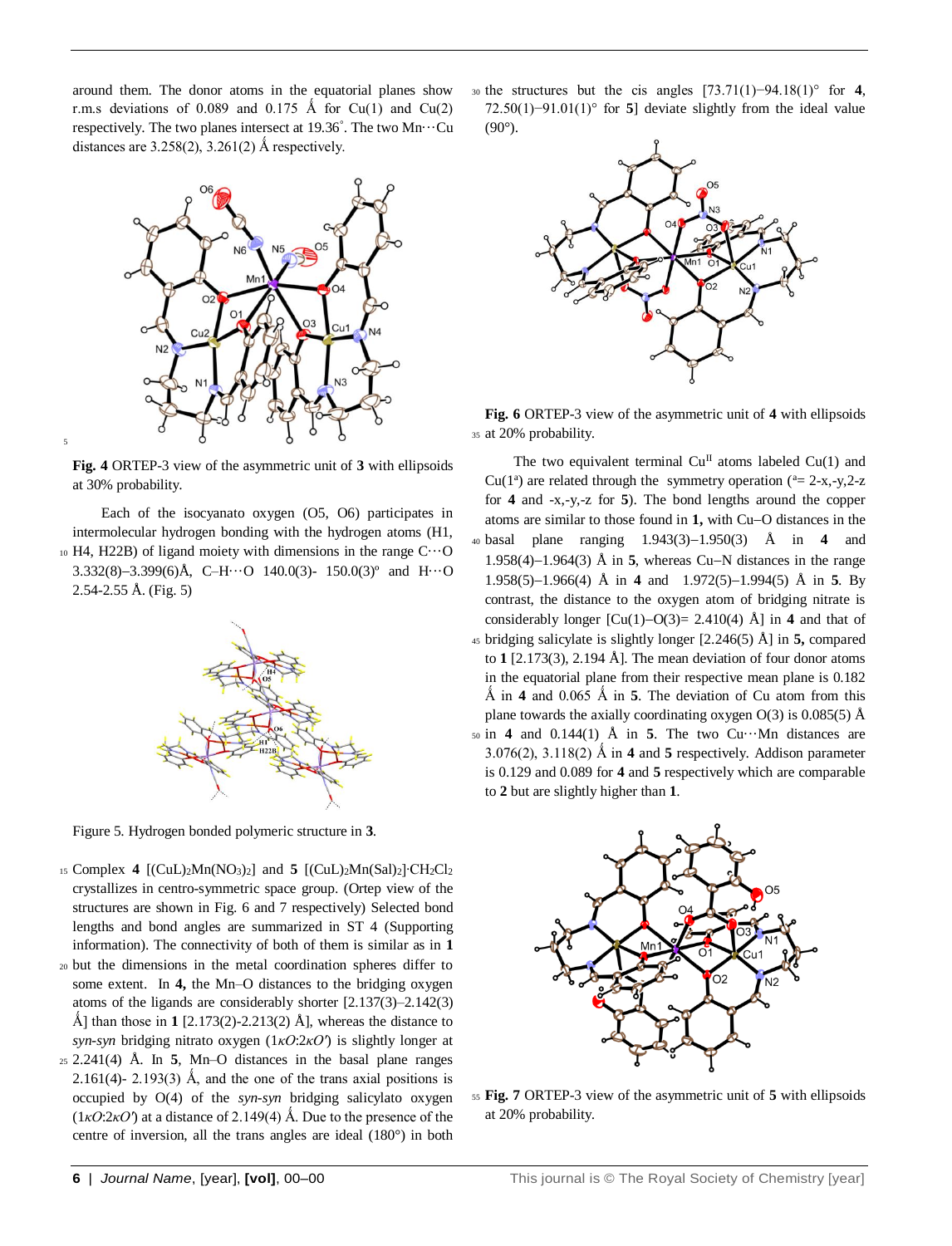In complex **4** the nitrato oxygen (O5) forms intermolecular hydrogen bonding with hydrogen atom (H10) of the ligand moiety with dimensions  $C(14)\cdots O(5)$  3.465(8) Å,  $C(14)$ – H(10) $\cdots$ O(5) 166(4)<sup>o</sup> and H(10) $\cdots$ O(5) 2.59 Å. (Fig. 8) In 5 <sup>5</sup> phenolic oxygen (O5) of salicylate forms intermolecular hydrogen bonding with methylene hydrogen (H3D) of dichloromethane solvent with dimensions  $C(35)\cdots O(5)$  3.354(2) Å, C(35)–H(3D) $\cdots$ O(5) 155.3° and H(3D) $\cdots$ O(5) 2.45 Å. (Fig. 9)



<sup>10</sup> **Fig. 8** Hydrogen bonded 1D chain in **4**.



**Fig. 9** Hydrogen bonding with solvent molecule (CH2Cl2) in **5**.

- A CSD search reveals that there are 26 Cu<sup>II</sup>-Mn<sup>II</sup> complexes containing double oxido/phenoxido-brigde, among which 21 <sup>15</sup> complexes have been magnetically characterized. These 26 complexes include 12 dimers, 6 trimers, 2 tetramers, 1 hexamer formed by connecting three dimers and 5 chains. If we limit to double phenoxido bridge Cu<sup>II</sup>-Mn<sup>II</sup>-Cu<sup>II</sup> trinuclear complexes derived from di-Schiff base ligand the number reduces to only <sup>20</sup> five; four of them are angular, three having phenoxido bridging angle  $\sim$ 103°, Cu···Mn distances in the range 3.158-3.205 Å and one with average Cu-O-Mn of 99º, Cu···Mn distance 3.218 Å. The remaining one is linear with Cu-O-Mn angle 101º and Cu $\cdots$ Mn distance 3.167 Å. The structure of complex **3** of present <sup>25</sup> work is very similar to the three complexes reported by our group previously. 10a The phenoxido bridging angle (101.40°) and Cu $\cdots$ Mn distance (3.258 Å) are also very close to those of the reported ones. Complexes **1**, **4** and **5** are linear with additional carboxylato or nitrato bridge (1*κO*:2*κO'*) which causes a slight <sup>30</sup> lowering of Cu-O-Mn angles (97-98º) as well as shortening of
- Cu $\cdots$ Mn distances (3.076-3.142 Å) in these complexes. Complex **2** is also linear but here the additional bridge is  $\mu_{1,1}$  azido and it exhibits very low phenoxido bridging angle (92º) and rather short Cu $\cdots$ Mn distance (2.973 Å). The single atom bridge (μ<sub>1,1</sub> azido)
- $\frac{1}{35}$  in 2 brings the neighboring Cu<sup>II</sup> and Mn<sup>II</sup> atoms closer than the three atom bridges in complexes **1**, **4** and **5**. 7b As a consequence, the phenoxido bridging angle decreases considerably in **2** than

those in **1**, **4** and **5** compared to the diphenoxido bridging angles without the additional bridge as in **3**.

### <sup>40</sup> **Magnetic properties**

Temperature-dependent magnetic susceptibility measurements on powdered samples of **1-5** were carried out in an applied field of 0.3 T in the temperature range 1.9-300 K. The data are shown in the  $\chi_M T$  versus *T* plot in Fig.10, where  $\chi_M$  is the molar magnetic <sup>45</sup> susceptibility and *T* is the absolute temperature. In all cases the room temperature *χMT* value roughly matches with the expected value 5.135  $cm<sup>3</sup>Kmol<sup>-1</sup> obtained from the sum of one Mn(II) and$ two Cu(II) magnetically isolated ions, being 4.83, 4.91, 4.45, 5.09 and 4.97 cm<sup>3</sup>Kmol<sup>-1</sup> for complexes **1-5** respectively. Upon <sup>50</sup> cooling, *χMT* continuously decreases until a plateau is reached between 50 and 20 K depending on the compound with a *χMT* value close to  $1.87 \text{ cm}^3 \text{K} \text{mol}^{-1}$  which corresponds to a ground state with  $S = 3/2$ . At very low temperature and depending on the strength of the intermolecular interactions, the *χMT* versus *T* curve <sup>55</sup> further decreases in the case of complexes **1-3** and **5** or stabilizes at that value as is the case of complex **4**. The behavior displayed by all complexes suggests the presence of an overall antiferromagnetic interaction between  $Cu<sup>H</sup>$  and  $Mn<sup>H</sup>$  ions which, due to the  $Cu^{II}$ -Mn<sup>II</sup>-Cu<sup>II</sup> trinuclear structure, leads to a final  $\omega$  ferrimagnetic ground state with spin 3/2, further confirmed in all cases by the field-dependent magnetization measurements at 2 K that indicate a saturation value close to 3  $N\mu$ B, that is 2.84, 2.88, 2.92, 3.08 and 3.08 Nμ<sup>B</sup> for complexes **1-5**, respectively. The skeleton of the five complexes can be considered magnetically <sup>65</sup> symmetric even if crystallographically this is not always the case. Each Cu<sup>II</sup> ion presents a Schiff base-derived tetradentate ligand that fills the four equatorial coordination sites of the metal, leaving its axial positions free for other ligands to coordinate.

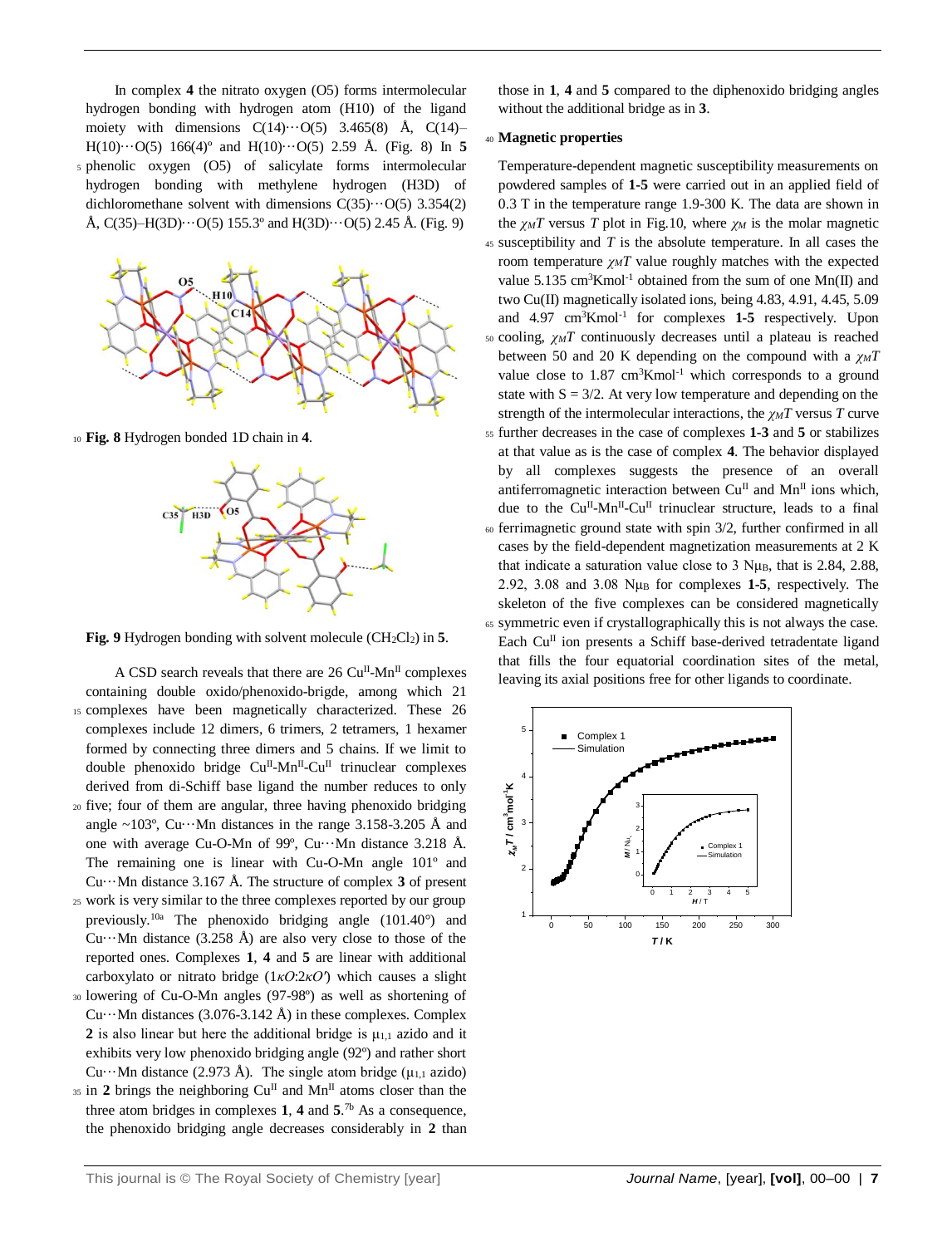

<sup>5</sup> **Fig. 10** Thermal dependence of the *χMT* for complexes **1-5**. Symbols represent experimental data while straight lines

represent the simulations obtained from the parameters indicated in the main text. Insets: Field-dependent magnetization measurements at 2K with their corresponding simulations.

 $_{10}$  The equatorial plane of the Cu<sup>II</sup> ions is composed then of two N atoms from the imine groups of the ligand plus two oxygen atoms from the two phenoxido functional groups of the same. The latter work also as bridging atoms between each  $Cu<sup>H</sup>$  ion and the central  $Mn^{\text{II}}$  ion, forming a double phenoxido bridged Cu-Mn

- <sup>15</sup> system. The differences among the five compounds are strictly related to the occupancy of the  $Cu<sup>H</sup>$  axial positions which are filled by a *syn-syn* carboxylate molecule acting as additional bridging ligand in **1** and **5**, an end-on azide anion which also connects the  $Cu<sup>H</sup>$  and Mn<sup>II</sup> ions in 2, a terminal cyanate ligand in <sup>20</sup> complex **3** and a nitrate bridging ligand in **4**. All these axial
- ligands are placed along the elongated Jahn-Teller axes of the  $Cu<sup>H</sup>$  ions that represent the orientation of the non-magnetic  $dz<sup>2</sup>$ orbitals. Consequently they are not expected to have a predominant role in the magnetic superexchange between  $Cu<sup>H</sup>$  $25$  and Mn<sup>II</sup> ions. This will be mainly determined by the phenoxido equatorial bridges mentioned before, which agrees quite well
- with the fact that the four complexes show very similar magnetic behaviors. In order to quantitatively interpret the magnetic data, simulations of the experimental curves were done by using the
- $\begin{array}{c|c}\n\text{A} & \text{B} \\
\text{B} & \text{B} \\
\text{C} & \text{A} \\
\text{D} & \text{A} \\
\text{E} & \text{A} \\
\text{D} & \text{A} \\
\text{E} & \text{A} \\
\text{E} & \text{A} \\
\text{D} & \text{B} \\
\text{E} & \text{A} \\
\text{E} & \text{A} \\
\text{E} & \text{B} \\
\text{E} & \text{A} \\
\text{E} & \text{B} \\
\text{E} & \text{A} \\
\text{E} & \text{B} \\
\text{E} & \text{B} \\
\text{E} &$  $[S_1S_2+S_1S_3]$ , where  $S_1 = S_{Mn}$  and  $S_2 = S_3 = S_{Cu}$  ref needed: (a) J.J.Borràs-Almenar, J. M. Clemente-Juan, E. Coronado and B.S.Tsukerblat, J. Comput. Chem., 2001, 22, 985; (b) J.J.Borràs-Almenar, J. M. Clement-Juan, E. Coronado and B. S. Tsukerblat,
	- <sup>35</sup> Inorg. Chem., 1999, 38, 6081. In the model, the crystallographic equivalence of the two  $Cu<sup>\Pi</sup>$  ions in the trinuclear unit was considered by assigning one single g value for that ion. Simulations were carried out considering that the exchange coupling between these two terminal ions was zero  $(J_{Cu-Cu}=0$  cm<sup>-</sup>
	- <sup>40</sup> <sup>1</sup>) due to the linear geometry of the complex. Moreover, a term accounting for intermolecular interactions (*zJ'*) was also included. A good agreement between the experimental and simulated curves was found by using the following parameters:  $g_{Cu} = 2.16$ ,  $g_{Mn} = 2.00$ ,  $J_{Cu-Mn} = -9.6$  cm<sup>-1</sup> and  $zJ' = -0.1$  cm<sup>-1</sup> for complex **1**,
	- 45  $g_{Cu} = 2.16$ ,  $g_{Mn} = 2.00$ ,  $J_{Cu-Mn} = -7.0$  cm<sup>-1</sup> and  $zJ' = -0.2$  cm<sup>-1</sup> for complex **2**,  $g_{Cu} = 2.20$ ,  $g_{Mn} = 2.09$ ,  $J_{Cu-Mn} = -26.5$  cm<sup>-1</sup> and  $zJ' = -26.5$ 0.2 cm<sup>-1</sup> for complex **3**,  $g_{Cu} = 2.20$ ,  $g_{Mn} = 2.06$ ,  $J_{Cu-Mn} = -9.7$  cm<sup>-1</sup> and  $zJ' = 0.0$  cm<sup>-1</sup> for complex 4 and  $g_{Cu} = 2.16$ ,  $g_{Mn} = 2.03$ ,  $J_{Cu}$  $M_n = -9.3$  cm<sup>-1</sup> and  $zJ' = 0.0$  cm<sup>-1</sup> for complex 5. The simulated <sup>50</sup> curves are represented together with the experimental values in Fig.10. In the insets, the field-dependent magnetization curves at 2 K are shown with the simulated curves obtained by using the same set of magnetic parameters.

The coupling constants *JCu-Mn* obtained are consistent with that of 55 heterometallic Cu<sup>II</sup>-Mn<sup>II</sup> complexes reported previously.<sup>10a,b,g,24</sup> In order to evaluate the magnitude and nature of the magnetic superexchange, one should keep in mind that all the five d orbitals of  $Mn^{\text{II}}$  ion are occupied by unpaired electrons while in the case of Cu<sup>II</sup> the only unpaired electron is located in the  $d_{x-y}^2$  $60$  orbital. This implies that the Cu<sup>II</sup> magnetic orbital is directly overlapped with the phenoxido ligand orbitals and hence this will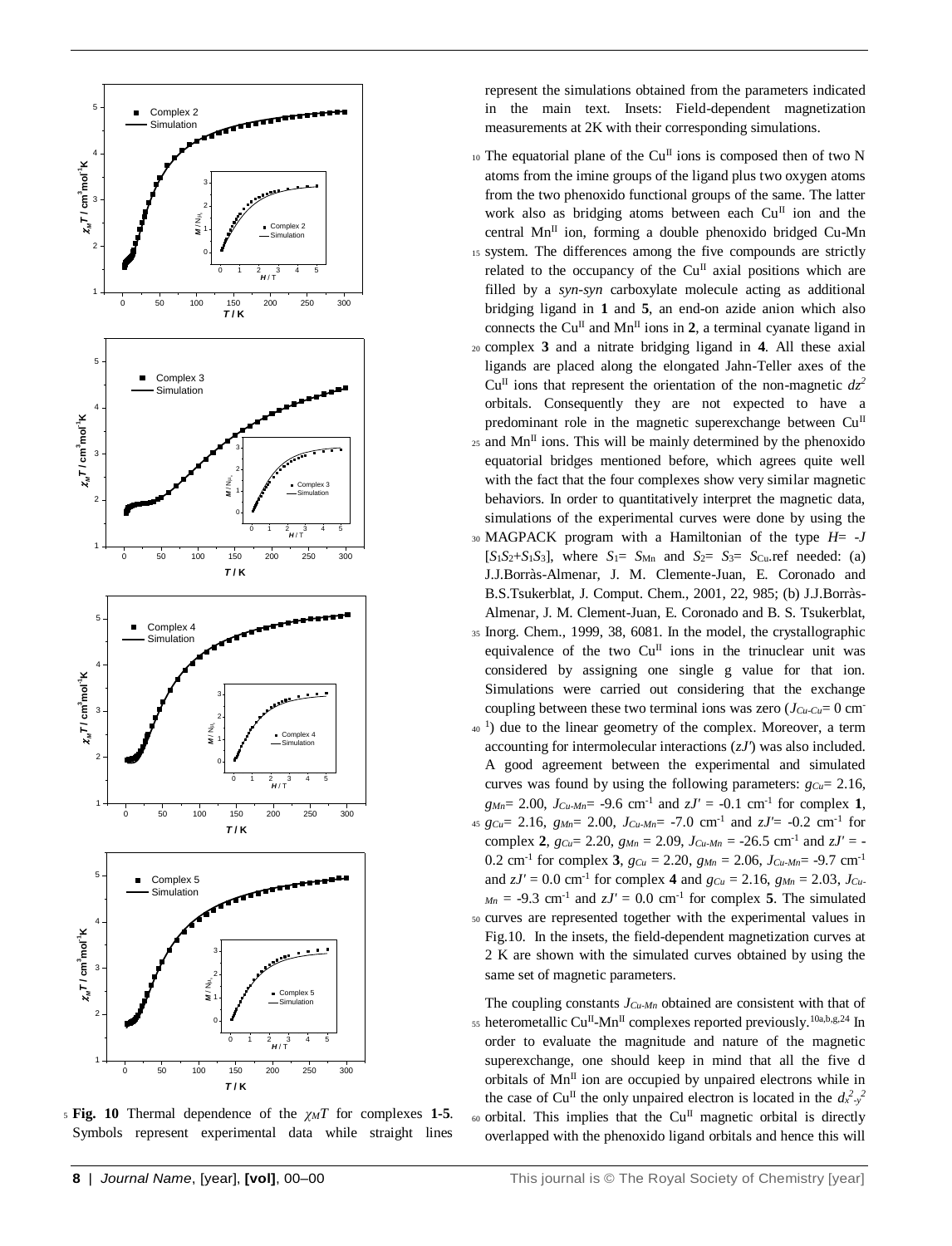be the main superexchange pathway. Although the  $d_x^2 \cdot y^2$ (Cu)- $d_x^2$ .  $y^2$ (Mn) pathway gives rise to an antiferromagnetic interaction, the other routes through the four remaining  $Mn^{\text{II}}$  *d* orbitals could provide a ferromagnetic contribution; hence, the overall magnetic

- <sup>5</sup> interaction between these two ions is expected to be weakly antiferromagnetic which agrees well with the present results. In the case of phenoxido-bridged dinuclear  $Cu<sup>H</sup>$  complexes, the Cu-O-Cu angle has been observed as the main structural parameter dictating the nature and strength of the magnetic exchange
- <sup>10</sup> constant. More specifically, the *JCu-Cu* becomes more antiferromagnetic when the Cu-O-Cu angle increases with a crossover angle from ferro to antiferromagnetic values at 97°.8 In the case of phenoxido-bridged Cu<sup>II</sup>-Mn<sup>II</sup> complexes, the small number of examples present in the literature of such kind of
- <sup>15</sup> compounds make it difficult to extract clear correlations.

However, considering all the structurally and magnetically characterized double or single oxido bridged Mn<sup>II</sup>-Cu<sup>II</sup> complexes reported in the literature, some of us described in a recent publication some general trends of the nature and strength of the

- <sup>20</sup> magnetic exchange interaction with four structural parameters, namely the Cu-O and Mn-O bond distance, the Cu-O-Mn bond angle and the dihedral angle in the central  $CuO<sub>2</sub>Mn$  unit.<sup>10a</sup> No obvious correlation was found with only one of those four structural parameters and the magnetic exchange interaction, even
- <sup>25</sup> if generally speaking all of them seem to show a certain trend. If we focus more specifically on trinuclear Cu<sup>II</sup>-Mn<sup>II</sup>-Cu<sup>II</sup> double phenoxido-bridged complexes, such as the ones reported in this work, and considering the previously mentioned structural parameters, it seems clear that the Cu-O-Mn bond angle and the
- <sup>30</sup> Cu-O and Mn-O bond lengths show a correlation with the *J* value. Instead, the CuO2Mn dihedral angles experimentally measured in those complexes only help to increase the dispersity of values found in the literature with no significant and clear correlation with the *J* magnetic exchange constant parameter.
- <sup>35</sup> Thus, the data seem to confirm that the strength of the antiferromagnetic exchange increases with increasing Mn-O bond distance (Fig. 11a), with decreasing Cu-O bond distance (Fig. 11b) and with increasing Cu-O-Mn bond angle (Fig. 11c). *Focusing only on the Cu-O bond distances, it seems obvious that*
- <sup>40</sup> *a shorter Cu-O bond leads undoubtedly to a stronger antiferromagnetic coupling, which is in agreement with what could be expected due to the larger overlap of magnetic orbitals. However, compound 3, which shows the most antiferromagnetic coupling (J*=  $-26.50cm^{-1}$ ), *is at the same time the compound with*
- <sup>45</sup> *the shortest Cu-O bond distance and the one with the largest Mn-O bond distance. This trend may suggest a competition between ferro and antiferromagnetic terms in this type of compounds, confirming that a decrease of the Cu-O bond distance is more effective in increasing the antiferromagnetic exchange than an*
- <sup>50</sup> *increase of the Mn-O bond distance in increasing the ferromagnetic component*



 $F_5$  **Fig. 11** Variation of the magnetic coupling (*J*) in trinuclear Cu<sup>II</sup>. Mn<sup>II</sup>-Cu<sup>II</sup> double phenoxido-bridged complexes with: (a) the average Mn-O bond distance, (b) the average Cu-O bond distance and (c) the average Cu-O-Mn bond angle. Data are extracted from complexes **1-5** of the present work and from complexes **2-4** from <sup>60</sup> reference 10a.

For what concerns the Cu-O-Mn bond angle, this behaves similar to what observed in the case of phenoxido-bridged homometallic complexes. 8-9 In the case of heterometallic Cu<sup>II</sup>-Mn<sup>II</sup>-Cu<sup>II</sup> complexes however, the crossover angle could not be determined <sup>65</sup> due to the lack of systems with Cu-O-Mn bond angle values low enough. In the present systems, the weakest antiferromagnetic interaction is observed for complex **2** that shows the lowest value of the Cu-O-Mn angle, being this equal to 92.0°, while the strongest antiferromagnetic interaction is observed for complex **3** <sup>70</sup> that shows a Cu-O-Mn angle of 101.4°, being this one the largest among all our complexes. Complexes **1**, **4** and **5** show Cu-O-Mn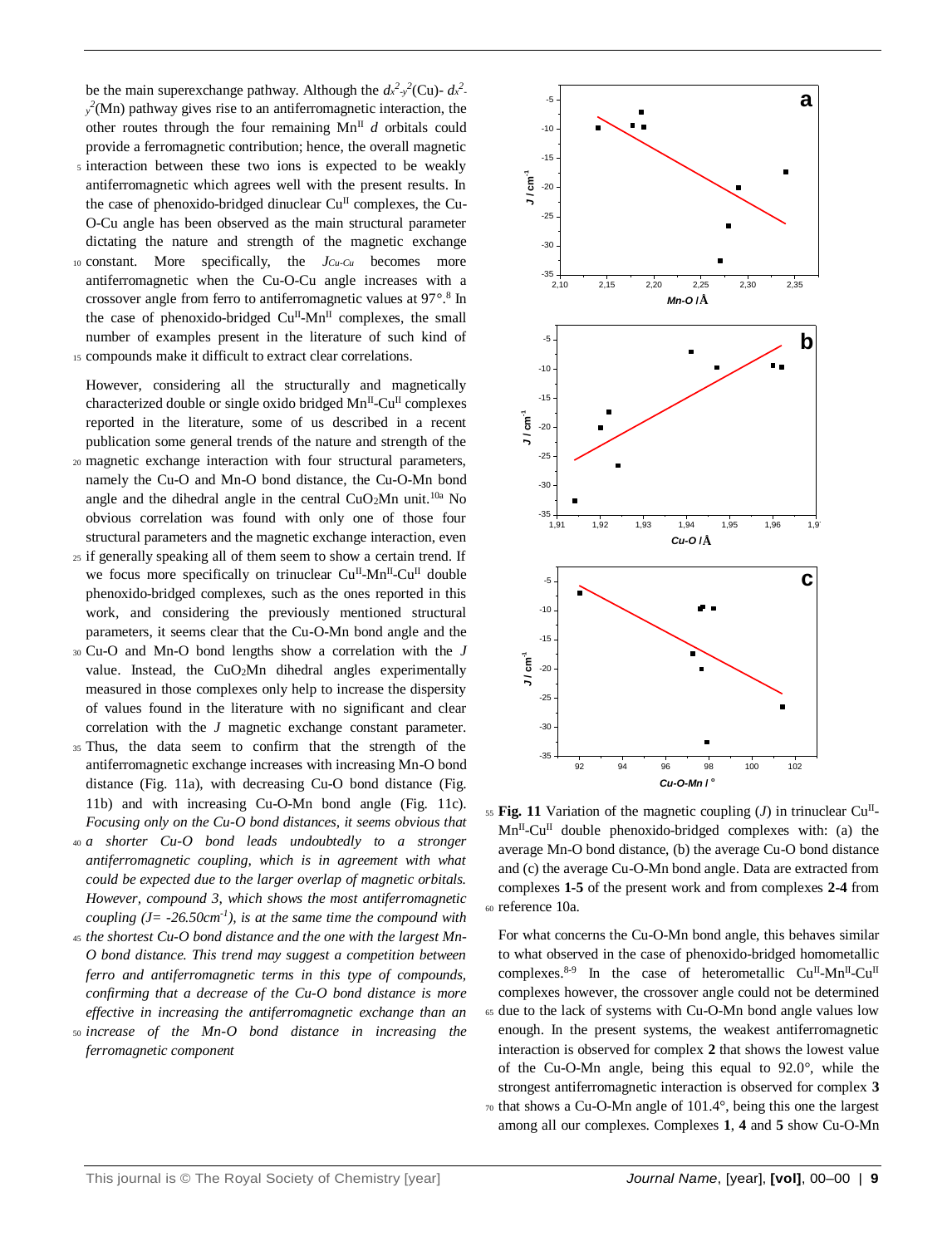angles of average values 98.2°, 97.6° and 97.7°, respectively, that lead to intermediate antiferromagnetic interactions as expected.

## **Conclusions**

Five heterometallic trinuclear complexes **1-5** have been <sup>5</sup> synthesized by selecting various types of coligands to acquire different geometries with diverse phenoxido bridging angles. Complexes **1**, **4** and **5** are linear with carboxylato or nitrato bridge (1*κO*:2*κO'*) along with phenoxido bridge. Complex **2** is linear containing additional  $\mu_{1,1}$  azido bridge and **3** is angular with <sup>10</sup> terminally coordinated isocyanato ligand. This diversity in

- geometry of the complexes is reflected in Cu-O-Mn angle which varies in a wide range from 92º to 101º. To the best of our knowledge, we have achieved the lowest phenoxido bridging angle in 2 among all the reported trinuclear Cu<sup>II</sup>-Mn<sup>II</sup>-Cu<sup>II</sup>
- <sup>15</sup> complexes. Magnetic interaction present in all five complexes is overall antiferromagnetic, leading to a final ferrimagnetic ground state with spin 3/2. The antiferromagnetic exchange coupling is weakest for 2 ( $J_{Cu-Mn}$ = -7.0 cm<sup>-1</sup>) and strongest for 3 ( $J_{Cu-Mn}$ = -26.5 cm-1 ). From magneto structural correlation it can be
- <sup>20</sup> concluded that lowering in Cu-O-Mn angle causes antiferromagnetic interaction to decrease but the cross over angle is yet to be achieved.

## **Acknowledgements**

We thank DST-FIST, India funded Single Crystal Diffractometer <sup>25</sup> Facility at the Department of Chemistry, University of Calcutta, Kolkata, India. A.F acknowledges financial support from the Spanish MINECO through CTQ2012-32247 and for a Ramón y

Cajal Fellowship (RYC-2010-05821). We are also thankful to UGC for research fellowship to P.S [UGC/52/Jr. Fellow

<sup>30</sup> (Enhancement) dated 17.01.2013] and S.G [UGC/748/Jr. Fellow (Sc) dated 23.08.2011].

# **Notes and references**

*<sup>a</sup>Department of Chemistry, University College of Science, University of Calcutta, 92, A.P.C. Road, Kolkata-700 009, India; E-mail:*  <sup>35</sup> *[ghosh\\_59@yahoo.com](mailto:ghosh_59@yahoo.com)*

*<sup>b</sup>Department of Inorganic Chemistry and Nanoscience and Nanotechnology Institute (IN2UB), University of Barcelona, Martí i Franqués 1-11, 08028 Barcelona, Spain; E-mail: albert.figuerola@antares.qi.ub.edu*

- <sup>40</sup> *†Electronic supplementary information (ESI) available: The electronic supplementary information file contains IR spectra of the complexes, Figure S1-S6. Table ST1-ST4. CCDC 951180-951184 for 1-5. For ESI and crystallographic data in CIF or other electronic format see DOI: 10.1039/*
- <sup>45</sup> ‡ Footnotes should appear here. These might include comments relevant to but not central to the matter under discussion, limited experimental and spectral data, and crystallographic data.

1 See, for example: (a) P. M. Barron, H. -T. Son, C. Hu and W. Choe, *Cryst. Growth Des.,* 2009, **9**, 1960; (b) S. R. Halper, L. Do,

<sup>50</sup> J. R. Stork and S. M. Cohen, *J. Am. Chem. Soc.,* 2006, **128**, 15255; (c) H. Zhang, J.-H. Yang, R. V. Shpanchenko, A. M.

Abakumov, J. Hadermann, C. R. Clerac and E. V. Dikarev, *Inorg. Chem.*, 2009, **48**, 8480.

2 See, for reviews: (a) M. Andruh, J.-P. Costes, C. Diaz and S. <sup>55</sup> Gao, *Inorg. Chem.,* 2009, **48**, 3342; (b) S. Tanase and J. Reedijk,

*Coord. Chem. Rev.*, 2006, **250**, 2501; (c) E. J. L. McInnes, S. Piligkos, G. A. Timco and R. E. P. Winpenny, *Coord. Chem. Rev*., 2005, **249**, 2577.

3 (a) O. Kahn, *AdV. Inorg. Chem.,* 1995, **43**, 179; (b) K. S. <sup>60</sup> Murray, *AdV. Inorg. Chem.*, 1995, **43**, 261.

4 (a) C. K.-Terajima, H. Miyasaka, A. Saitoh, N. Shirakawa, M. Yamashita, and R. Clérac, *Inorg. Chem.*, 2007, **46**, 5861; (b) A. Das, K. Gieb, Y. Krupskaya, S. Demeshko, S. Dechert, R. Klingeler, V. Kataev, B. Büchner, P. Müller, and F. Meyer, *J.*  <sup>65</sup> *Am. Chem. Soc.*, 2011, **133**, 3433; (c) P. L. Feng, C. C. Beedle, W. Wernsdorfer, C. Koo, M. Nakano, S. Hill, and D. N. Hendrickson, *Inorg. Chem.*, 2007, **46**, 8126.

5 (a) J.-P. Zhao, B.-W. Hu, X.-F. Zhang, Q. Yang, M. S. E. Fallah, J. Ribas, and X.-H. Bu, *Inorg. Chem.* 2010, **49**, 11325; (b)

<sup>70</sup> R. Clérac, H. Miyasaka, M. Yamashita, and Claude Coulon, *J. Am. Chem. Soc.*, 2002, **124**, 12837; (c) T. Senapati, C. Pichon, R. Ababei, C. Mathonière, and R. Clérac, *Inorg. Chem.*, 2012, **51**, 3796.

6 (a) O. Kahn, Y. Pei, M. Verdaguer, J. P. Renard and J. Sletten, <sup>75</sup> *J. Am. Chem. Soc.*, 1988, **110**, 782; (b) E. Pardo, R. Ruiz-García, F. Lloret, J. Faus, M. Julve, Y. Journaux, M. A. Novak, F. S. Delgado and C. Ruiz-Pérez, *Chem. Eur. J.*, 2007, **13**, 2054.

7 (a) P. Mukherjee, M. G. B. Drew, C. J. Gomez-Garcia and A. Ghosh, *Inorg. Chem.,* 2009, **48**, 5848; (b) R. Biswas, Y. Ida, M.

<sup>80</sup> L. Baker, S. Biswas, P. Kar, H. Nojiri, T. Ishida, and A. Ghosh, *Chem. Eur. J.,* 2013, **19**, 3943; (c) M. V. Chumillas, S. Tanase, I. Mutikainen, U. Turpeinen, L. J. de Jongh, and Jan Reedijk, *Inorg. Chem.* 2008, **47**, 5919; (d) C. Adhikary and S. Koner, *Coord. Chem. Rev.* 2010, **254**, 2933; (e) H. Oshio, M. Nihei, S. Koizumi,

<sup>85</sup> T. Shiga, H. Nojiri, M. Nakano, N. Shirakawa, and M. Akatsu, *J. Am. Chem. Soc.*, 2005, **127**, 4568.

8 (a) O. Kahn, *Molecular Magnetism;* VCH Publications: New York, 1993; (b) V. H. Crawford, H. W. Richardson, J. R. Wasson, D. J. Hodgson, W. E. Hatfield, *Inorg. Chem.,* 1976, **15**, <sup>90</sup> 2107.

9 (a) R. Biswas, P. Kar, Y. Song and A. Ghosh, *Dalton Trans.*, 2011, **40**, 5324; (b) A. Burkhardt, E. T. Spielberg, S. Simon, H. Gçrls, A. Buchholz and W. Plass, *Chem. Eur. J.*, 2009, **15**, 1261.

10 (a) S. Biswas, S. Naiya, C. J. Gómez-García and A. Ghosh, <sup>95</sup> *Dalton Trans.,* 2012, **41**, 462; (b) M. Nayak, R. Koner, H. Lin, U. Flörke, H. Wei and S. Mohanta, *Inorg. Chem.,* 2006, **45**, 10764; (c) C. J. O'Connor, D. P. Freyberg and E. Sinn, *Inorg. Chem.,* 1979, **18**, 1077; (d) R. Ruiz, F. Lloret, M. Julve, J. Faus, M. C. Muñoz and X. Solans, *Inorg. Chim.Acta*, 1993, **213**, 261; (e) C.-

<sup>100</sup> Z. Mei, R.-J. Tao and Q.-L.Wang, *Acta Chim. Sinica.,* 2007, **65**, 1129; (f) R. Tao, F. Li, S. Zang, Y. Cheng, Q. Wang, J. Niu and D. Liao, *Polyhedron,* 2006, **25**, 2153; (g) S. Osa, Y. Sunatsuki, Y. Yamamoto, M. Nakamura, T. Shimamoto, N. Matsumoto and N.